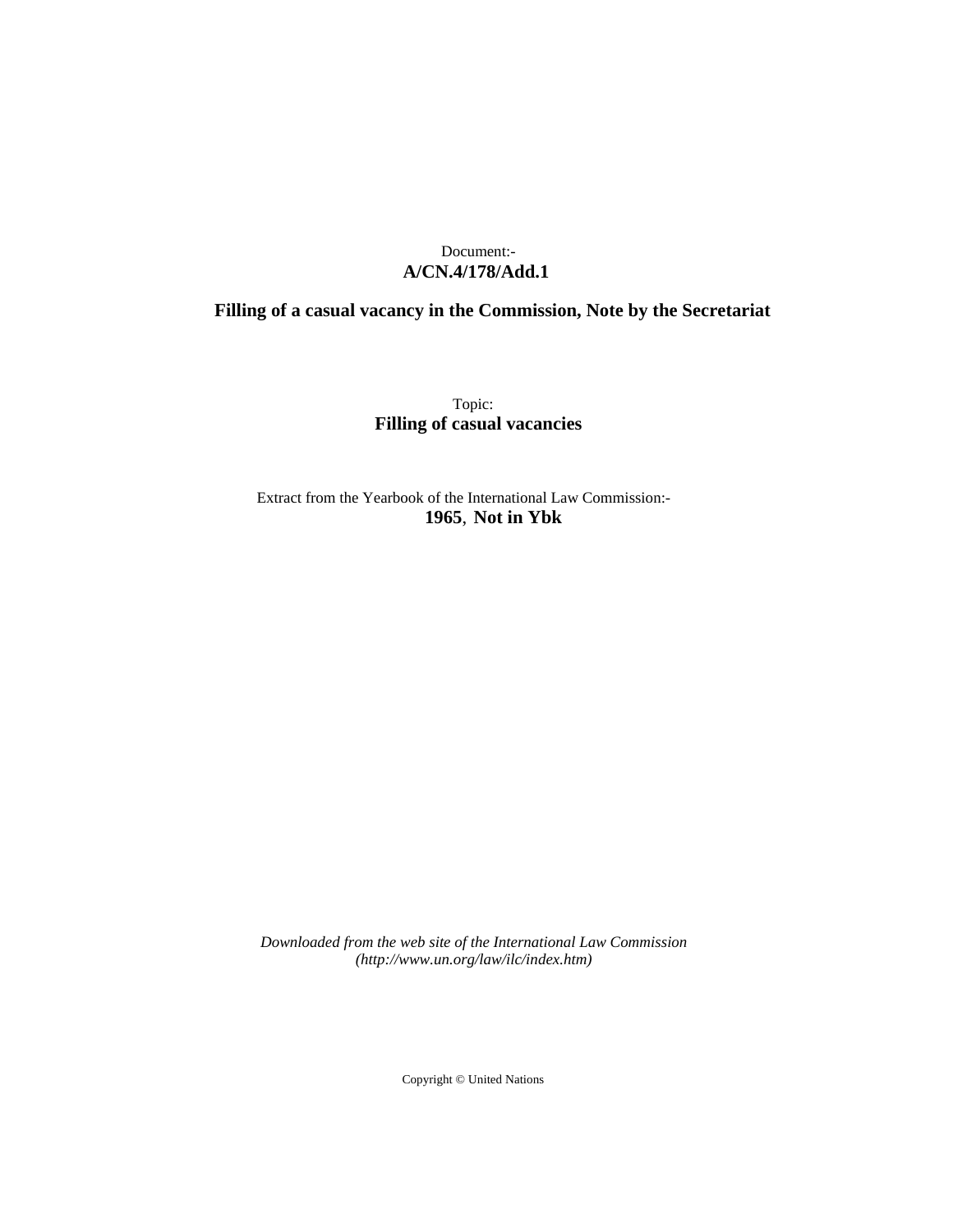# UNITED NATIONS GENERAL ASSEMBLY



Distr. **GENERAL**  $L/CN.4/175/Add.1$ 10 May 1965 **ENGLISH** Original: ENOLISH/FRENCH

**INTERNATIONAL LAW COMMISSION** Seventeenth session

> FILLING OF A CASUAL VACANCY Addendum to the Note by the Secretariat

List and curriculum vitae of candidates

 $\overline{1}$ 

List of candidates

The names of the following candidates have been submitted for the seat which has become vacant in consequence of the resignation of Mr. Victor Kanga:

Mr. Bedjaoui, Mohammed (Algeria)

Mr. Matine-Daftary, Ahned (Iran)

Mr. Ramangasoavina, Alfred (Madagascar)

īΙ

Curriculum vitae of candidates

Mr. Mohammed BEDJAOUI

 $(Lleria)$ 

 $\sqrt{0}$ riginal text: French $\sqrt{2}$ 

Born at Sidi-Bel-Abbes (Algeria) on 21 September 1929-

Academic degrees

Doctor of Law (Larch 1956).

Diploma of the Institut d'Etudes Politiques, University of Grenoble (1952). Certificate of admission to Bar (1951).

65-11990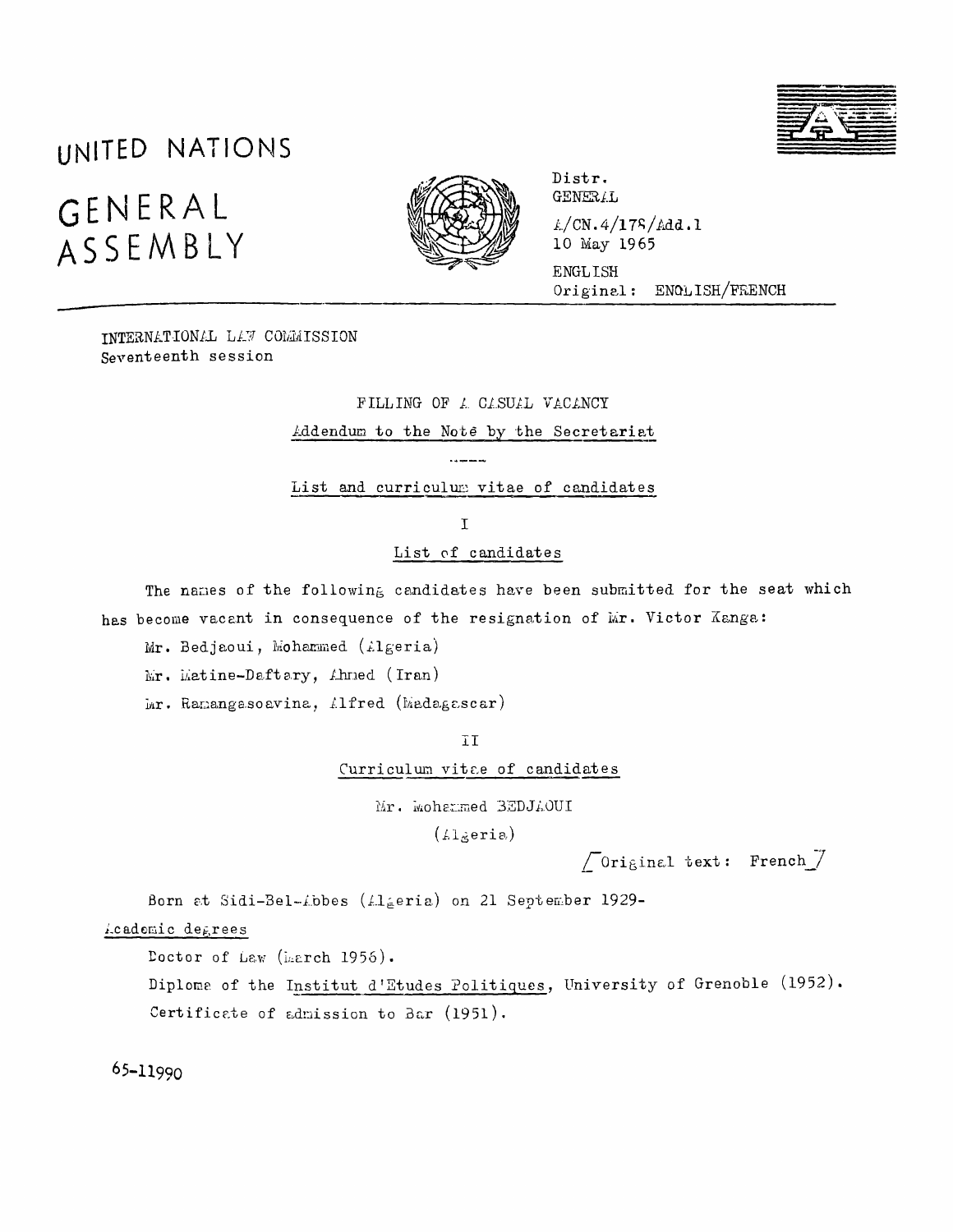## Distinctions

Prizewinner, Grenoble Faculty of Law (first prize in International Law Competition, 1951),

Prizewinner, Amis de l'Université de Grenoble (1956).

Prizewinner, Carnegie Endowment for International Peace (first prize in "International Organization" section, 1956).

#### Activities

Former junior barrister, Grenoble Court of Appeal (1951-1953). Former research trainee, subsequently research attaché, Centre National de la Recherche Scientifique (CNRS), assigned to Grenoble, 1955-1957. Former legal adviser to the Provisional Government of the Republic of Algeria (Cairo, Tunis, 1958-1962).

Former Secretary-General of the Algerian Constituent National Assembly (1962). Former Secretary-General, Algerian Government (December 1962 to December 1964). At present Minister of Justice of the Democratic and Popular Republic of Algeria. Dean of the Faculty of Law and Economic Sciences, University of Algiers.

#### Publications

"Fonction publique internationale et influences nationales": published under the auspices of the Carnegie Endowment for International Peace; London, 1958. "Jurisprudence comparée des Tribunaux administratifs internationaux en matière d'excès de pouvoir": Annuaire français de Droit International; Paris, 1956. "Le syndicalisme des fonctionnaires internationaux": Annuaire français de Droit International; Paris, 1957.

"Jurisprudence des tribunaux administratifs internationaux": Journal de Droit International (Clunet) 1959.

"Law and the Algerian Revolution": French and English editions; Paris, 1961; Arabic edition; Damascus, 1962.

"Les tribunaux administratifs internationaux": Jurisclasseur de Droit International; Iaris.

 $Mr.$  Ahmed MATINE-DAFTARY<br>(Iran)

 $\sqrt{0}$ riginal text: English $\overline{7}$ 

Born at Teheran on 24 January 1897.

Professor, Faculty of Law, Teheran University, since 1935 (International Public Law, Criminal Law and Civil Code).

Member of the Permanent Court of Arbitration in The Hague since 1937. Professor, Academy of International Law at The Hague. President of the National Group of Iran in the International Congress of Comparative Law. Member of the Iranian Academy since 1938. Member of the National Committee for UNESCO.